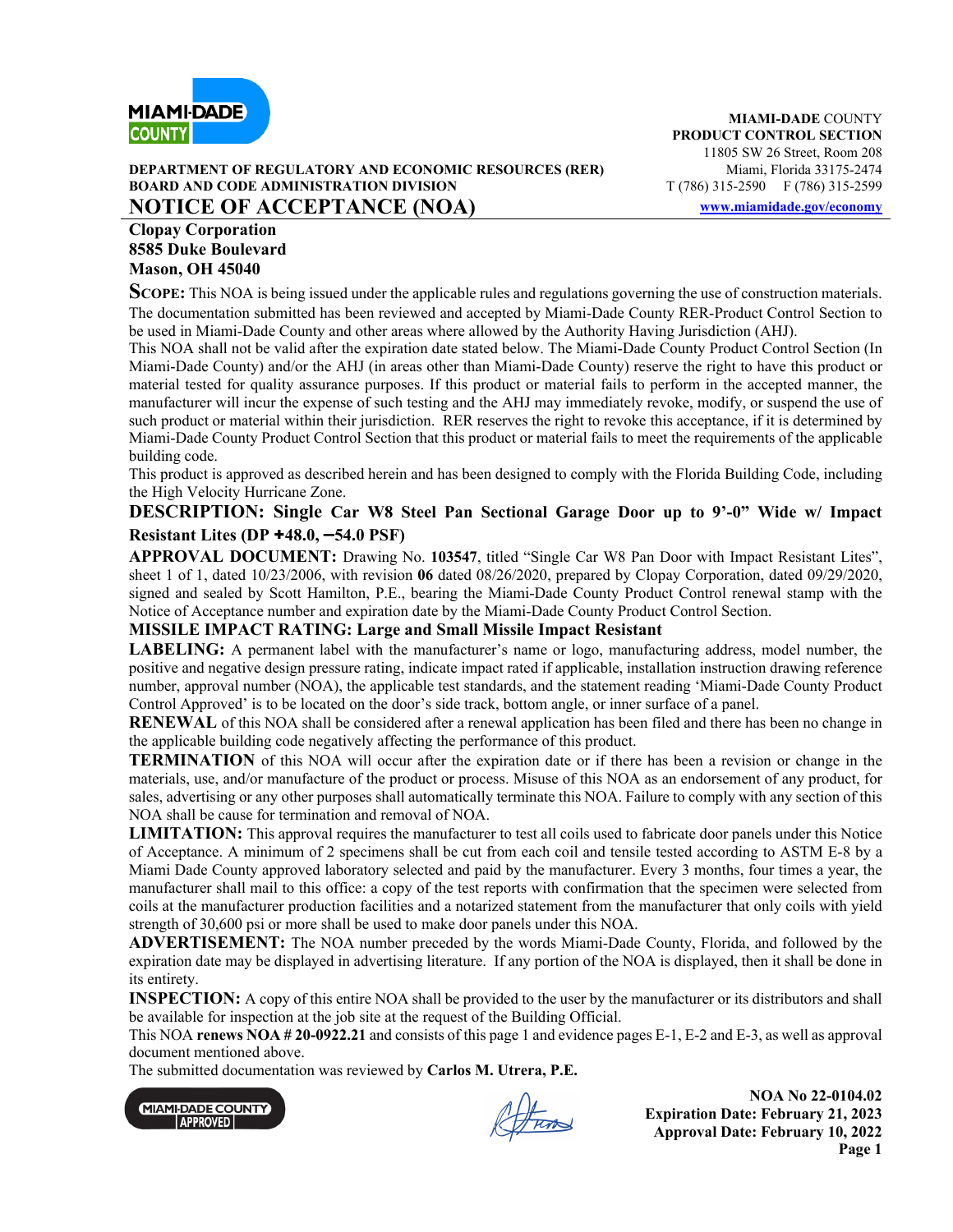# **NOTICE OF ACCEPTANCE: EVIDENCE SUBMITTED**

### **1. Evidence submitted under previous NOA's**

### **A. DRAWINGS**

**1.** Drawing No. **103547**, titled "Single Car W8 Pan Door with Impact Resistant Lites", dated 10/23/2006, with last revision 04 dated 02/2015, sheet 1 of 1, prepared by Clopay Building Products Company, signed and sealed by Scott Hamilton, P.E.

### **B. TESTS** *"Submitted under NOA # 06-1107.02"*

- **1.** Test reports on 1) Uniform Static Air Pressure Test, Loading per FBC, TAS 202
	- 2) Large Missile Impact Test per FBC, TAS 201

3) Cyclic Wind Pressure Loading per FBC, TAS 203

along with marked-up drawings and installation diagram of Clopay 9'x 8' 24 ga. Steel Door, Model 94W8, prepared by American Testing Lab, Inc., Test Report No. **ATLNC 1008.01-07**, dated 11/05/2007, signed and sealed by David W. Johnson, P.E.

### *"Submitted under NOA # 06-1107.02"*

- **2.** Test report on Accelerated Weathering Using Xenon Arc Light Apparatus, per ASTM G155, Test Report No. **HETI-06-A002,** prepared by Hurricane Engineering and Testing, Inc, dated 11/08/2006, signed and sealed by Rafael E. Droz-Seda, P.E.
- **3.** Tensile Test on GE Lexan SLX2432T, per ASTM D 638 and ASTM E 8, Test Reports No. **HETI-06-T566** and **HETI-06-T634,** prepared by Hurricane Engineering and Testing, Inc., dated 07/14/2006 and 11/08/2006, signed and sealed by Rafael E. Droz-Seda, P.E.
- **4.** Test report on Self-Ignition Temperature (ASTM D 1929), Rate of Burn (ASTM D 635) and Smoke Density (ASTM D 2843), Test Report No. **ETC-06-1024-17496.0,** dated 05/26/2006, signed and sealed by Joseph L. Doldan, P.E.

### **C. CALCULATIONS** *"Submitted under NOA # 06-1107.02"*

**1.** Anchoring calculations prepared by Clopay Building Products Company, dated 10/24/2006, signed and sealed by Scott Hamilton, P.E.

### **D. QUALITY ASSURANCE**

**1.** Miami-Dade Department of Regulatory and Economic Resources (RER)

## **E. MATERIAL CERTIFICATIONS** *"Submitted under NOA # 06-1107.02"*

- **1.** Tensile tests on Painted Embossed Steel, per ASTM E 8, Test Reports No. **HETI-06-T596, T597** and **T598**, dated 08/24/2006, signed by Rafael E. Droz-Seda, P.E.
- **2.** Salt Spray Exposure Test Report No. **30160-04-63365**, prepared by Stork Twin City Testing Corporation, dated 01/26/2005, signed by John D. Lee, P.E.

**Carlos M. Utrera, P.E. Product Control Examiner NOA-No. 22-0104.02 Expiration Date: February 21, 2023 Approval Date: February 10, 2022**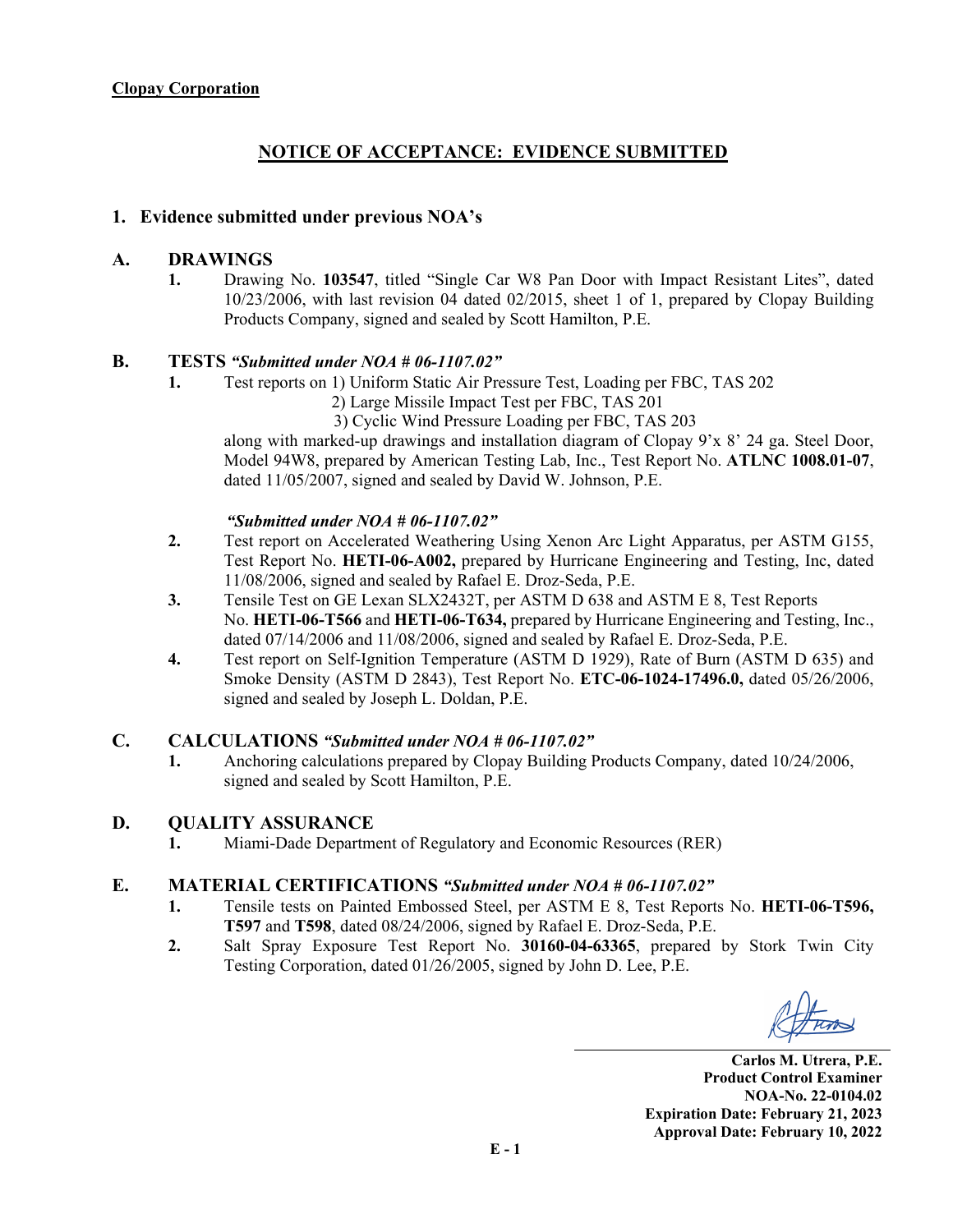# **NOTICE OF ACCEPTANCE: EVIDENCE SUBMITTED**

## **F. STATEMENTS**

1. Statement letters of code conformance to the 5<sup>th</sup> edition (2014) FBC and of no financial interest, both issued by Clopay Building Products Company, dated 12/06/2016, signed and sealed by Scott Hamilton, P.E.

### *"Submitted under NOA # 15-0225.03"*

**2.** Statement letter of code conformance with the 2010 and the  $5<sup>th</sup>$  edition (2014) FBC issued by Clopay Building Products Company, dated 02/18/2015, signed and sealed by Scott Hamilton, P.E.

### *"Submitted under NOA # 12-0105.01"*

**3.** Statement letter of no financial interest issued by Clopay Building Products Company, dated 01/04/2012, signed and sealed by Scott Hamilton, P.E.

## **2. Evidence submitted under previous NOA # 17-1016.27**

## **A. DRAWINGS**

**1.** Drawing No. **103547**, titled "Single Car W8 Pan Door with Impact Resistant Lites", dated 10/23/2006, with last revision 04 dated 02/2015, sheet 1 of 1, prepared by Clopay Building Products Company, signed and sealed by Scott Hamilton, P.E.

## **B. TESTS**

- **1.** None.
- **C. CALCULATIONS** 
	- **1.** None.

## **D. QUALITY ASSURANCE**

**1.** Miami-Dade Department of Regulatory and Economic Resources (RER)

# **E. MATERIAL CERTIFICATIONS**

**1.** None.

# **F. STATEMENTS**

**1.** Statement letter of code conformance to the  $6<sup>th</sup>$  edition (2017) FBC issued by Clopay Building Products Company, dated 10/04/2017, signed and sealed by Scott Hamilton, P.E.

**Carlos M. Utrera, P.E. Product Control Examiner NOA-No. 22-0104.02 Expiration Date: February 21, 2023 Approval Date: February 10, 2022**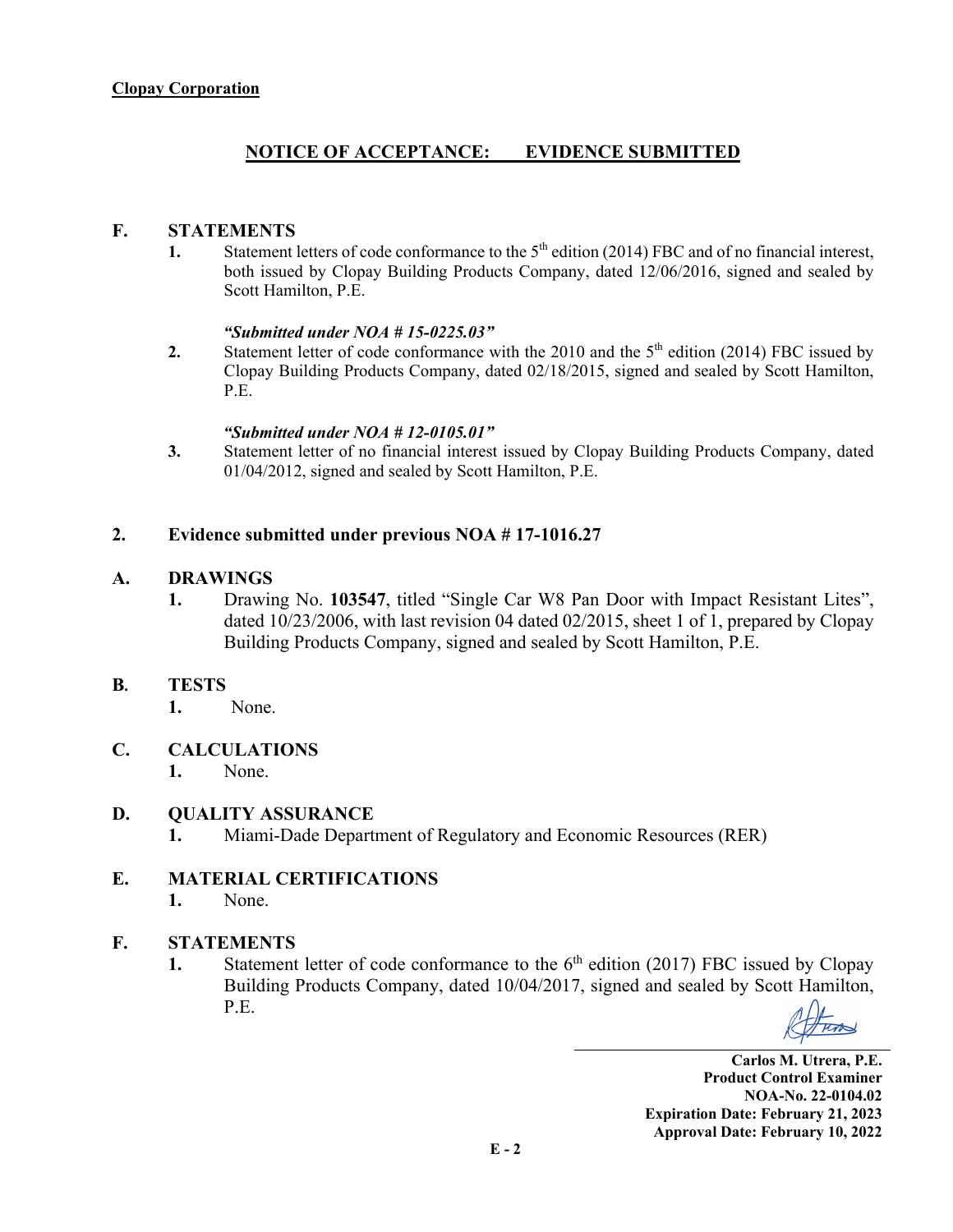# **NOTICE OF ACCEPTANCE: EVIDENCE SUBMITTED**

## **3. Evidence submitted under NOA # 20-0922.21"**

### **A. DRAWINGS**

**1.** Drawing No. **103547**, titled "Single Car W8 Pan Door with Impact Resistant Lites", dated 10/23/2006, with last revision **06** dated 08/26/2020, sheet 1 of 1, prepared by Clopay Corporation, dated 09/29/2020, signed and sealed by Scott Hamilton, P.E.

## **B. TESTS**

 **1.** None.

## **C. CALCULATIONS**

**1.** None.

### **D. QUALITY ASSURANCE**

**1.** Miami-Dade Department of Regulatory and Economic Resources (RER)

### **E. MATERIAL CERTIFICATIONS** *"Submitted under NOA # 17-1016.27"*

**1.** Notice of Acceptance No. **15-0915.08** issued to SABIC Innovative Plastics US, LLC for their Lexan Polycarbonate Sheet Products, approved on 12/10/2015, expiring on 07/17/2018.

### **F. STATEMENTS**

- **1.** Statement letters of code conformance to **6th Edition (2017) and 7th Edition (2020) FBC**, issued by Clopay Corporation, dated 09/15/2020, signed and sealed by Scott Hamilton, P.E.
- **2.** Certificate of amendment changing the company name from Clopay Building Products Company, Inc. to Clopay Corporation, issued by the State of Delaware, dated 08/27/2019.
- **3.** Testing contract letter issued by American Test Lab, Inc., dated 11/30/2021, signed by Keith Owen.

**Carlos M. Utrera, P.E. Product Control Examiner NOA-No. 22-0104.02 Expiration Date: February 21, 2023 Approval Date: February 10, 2022**